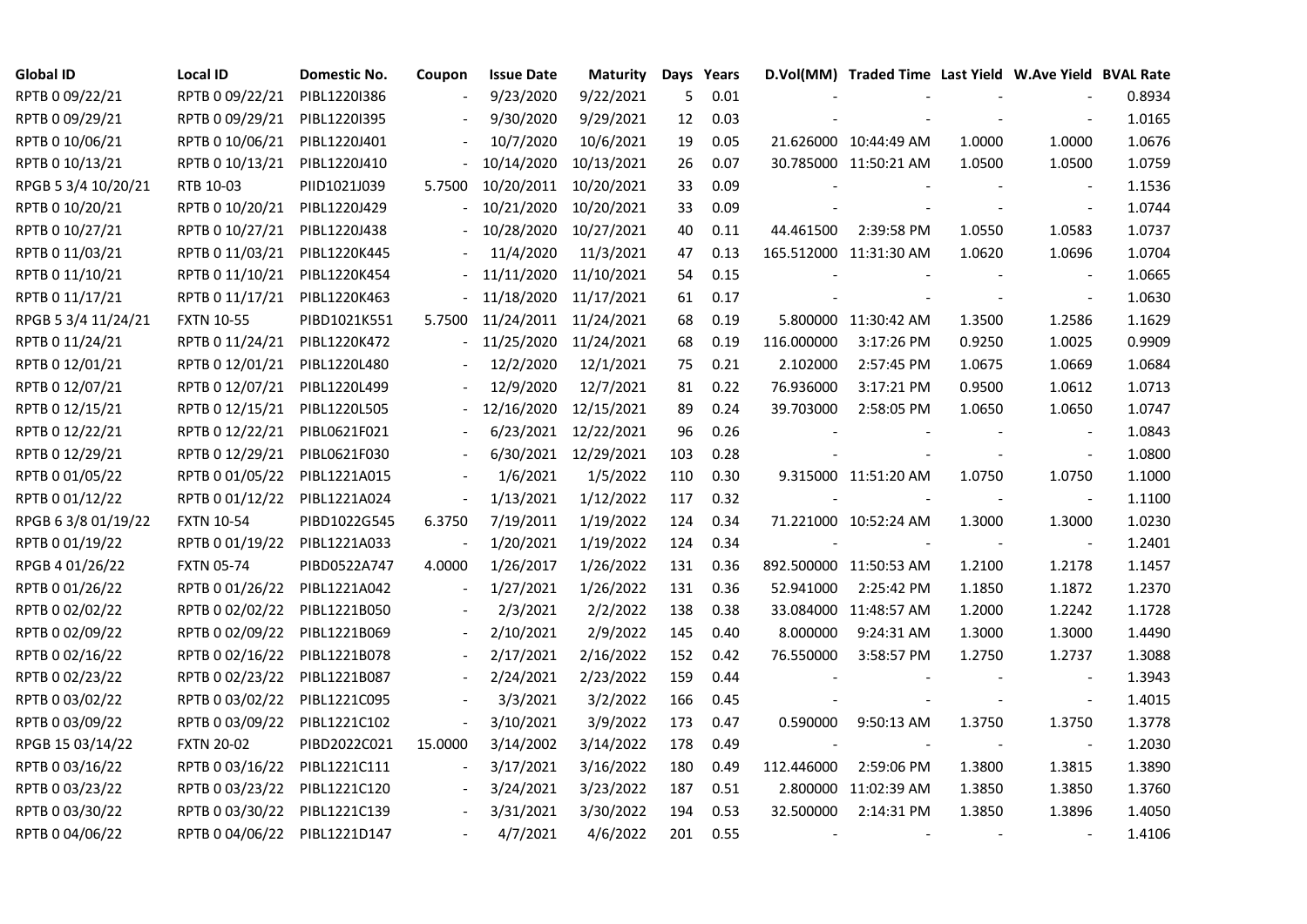| <b>Global ID</b>     | Local ID          | Domestic No. | Coupon                   | <b>Issue Date</b>     | Maturity  |     | Days Years |             | D.Vol(MM) Traded Time Last Yield W.Ave Yield BVAL Rate |        |                          |        |
|----------------------|-------------------|--------------|--------------------------|-----------------------|-----------|-----|------------|-------------|--------------------------------------------------------|--------|--------------------------|--------|
| RPTB 0 04/13/22      | RPTB 0 04/13/22   | PIBL1221D156 |                          | 4/14/2021             | 4/13/2022 | 208 | 0.57       |             | 10.040000 11:53:34 AM                                  | 1.4150 | 1.4150                   | 1.4250 |
| RPTB 0 04/20/22      | RPTB 0 04/20/22   | PIBL1221D165 |                          | 4/21/2021             | 4/20/2022 | 215 | 0.59       |             |                                                        |        |                          | 1.4402 |
| RPTB 0 04/27/22      | RPTB 0 04/27/22   | PIBL1221D174 |                          | 4/28/2021             | 4/27/2022 | 222 | 0.61       |             |                                                        |        | $\blacksquare$           | 1.4426 |
| RPTB 0 05/04/22      | RPTB 0 05/04/22   | PIBL1221E182 |                          | 5/5/2021              | 5/4/2022  | 229 | 0.63       |             | 0.100000 10:44:52 AM                                   | 1.4000 | 1.4000                   | 1.4464 |
| RPTB 0 05/11/22      | RPTB 0 05/11/22   | PIBL1221E191 |                          | 5/12/2021             | 5/11/2022 | 236 | 0.65       | 33.100000   | 2:56:19 PM                                             | 1.4400 | 1.4400                   | 1.4900 |
| RPTB 0 05/18/22      | RPTB 0 05/18/22   | PIBL1221E208 |                          | 5/19/2021             | 5/18/2022 | 243 | 0.67       |             |                                                        |        | $\blacksquare$           | 1.4711 |
| RPTB 0 05/25/22      | RPTB 0 05/25/22   | PIBL1221E217 |                          | 5/26/2021             | 5/25/2022 | 250 | 0.68       |             | 100.000000 10:44:17 AM                                 | 1.4700 | 1.4750                   | 1.4716 |
| RPTB 0 06/01/22      | RPTB 0 06/01/22   | PIBL1221F225 |                          | 6/2/2021              | 6/1/2022  | 257 | 0.70       |             |                                                        |        | $\sim$                   | 1.5054 |
| RPTB 0 06/08/22      | RPTB 0 06/08/22   | PIBL1221F234 |                          | 6/9/2021              | 6/8/2022  | 264 | 0.72       |             | 176.510000 11:09:32 AM                                 | 1.5000 | 1.5055                   | 1.5201 |
| RPTB 0 06/15/22      | RPTB 0 06/15/22   | PIBL1221F243 | $\overline{\phantom{a}}$ | 6/16/2021             | 6/15/2022 | 271 | 0.74       |             | 150.000000 10:30:54 AM                                 | 1.5200 | 1.5200                   | 1.5249 |
| RPTB 0 06/22/22      | RPTB 0 06/22/22   | PIBL1221F252 | $\overline{\phantom{a}}$ | 6/23/2021             | 6/22/2022 | 278 | 0.76       | 151.120000  | 2:01:50 PM                                             | 1.5350 | 1.5201                   | 1.5217 |
| RPTB 0 06/29/22      | RPTB 0 06/29/22   | PIBL1221F261 | $\overline{\phantom{a}}$ | 6/30/2021             | 6/29/2022 | 285 | 0.78       |             |                                                        |        | $\overline{\phantom{a}}$ | 1.5452 |
| RPGB 4 3/4 07/04/22  | <b>FXTN 03-24</b> | PIBD0322G247 | 4.7500                   | 7/4/2019              | 7/4/2022  | 290 | 0.79       | 1112.200000 | 2:17:11 PM                                             | 1.5685 | 1.5737                   | 1.5690 |
| RPTB 0 07/06/22      | RPTB 0 07/06/22   | PIBL1221G279 | $\blacksquare$           | 7/7/2021              | 7/6/2022  | 292 | 0.80       | 200.620000  | 2:01:48 PM                                             | 1.5750 | 1.5401                   | 1.5489 |
| RPTB 0 07/13/22      | RPTB 0 07/13/22   | PIBL1221G288 |                          | 7/14/2021             | 7/13/2022 | 299 | 0.82       |             |                                                        |        | $\blacksquare$           | 1.5626 |
| RPTB 0 07/20/22      | RPTB 0 07/20/22   | PIBL1221G297 |                          | 7/21/2021             | 7/20/2022 | 306 | 0.84       |             |                                                        |        | $\blacksquare$           | 1.5774 |
| RPTB 0 07/27/22      | RPTB 0 07/27/22   | PIBL1221G304 | $\blacksquare$           | 7/28/2021             | 7/27/2022 | 313 | 0.86       | 1.870000    | 2:30:18 PM                                             | 1.6000 | 1.5963                   | 1.5717 |
| RPGB 4 7/8 08/02/22  | <b>FXTN 10-56</b> | PIBD1022H562 | 4.8750                   | 8/2/2012              | 8/2/2022  | 319 | 0.87       |             |                                                        |        |                          | 1.4764 |
| RPTB 0 08/03/22      | RPTB 0 08/03/22   | PIBL1221H312 | $\overline{\phantom{a}}$ | 8/4/2021              | 8/3/2022  | 320 | 0.88       | 43.200000   | 3:02:11 PM                                             | 1.5600 | 1.5600                   | 1.6049 |
| RPTB 0 08/10/22      | RPTB 0 08/10/22   | PIBL1221H321 | $\overline{\phantom{a}}$ | 8/11/2021             | 8/10/2022 | 327 | 0.90       |             |                                                        |        | $\blacksquare$           | 1.5975 |
| RPTB 0 08/17/22      | RPTB 0 08/17/22   | PIBL1221H330 | $\blacksquare$           | 8/18/2021             | 8/17/2022 | 334 | 0.91       |             |                                                        |        | $\blacksquare$           | 1.6050 |
| RPTB 0 08/24/22      | RPTB 0 08/24/22   | PIBL1221H349 |                          | 8/25/2021             | 8/24/2022 | 341 | 0.93       |             |                                                        |        | $\blacksquare$           | 1.5930 |
| RPTB 0 08/31/22      | RPTB 0 08/31/22   | PIBL1221I357 |                          | 9/1/2021              | 8/31/2022 | 348 | 0.95       | 46.990000   | 2:57:55 PM                                             | 1.5950 | 1.6003                   | 1.6067 |
| RPTB 0 09/07/22      | RPTB 0 09/07/22   | PIBL1221I366 | $\blacksquare$           | 9/8/2021              | 9/7/2022  | 355 | 0.97       |             |                                                        |        | $\overline{\phantom{a}}$ | 1.6133 |
| RPGB 4 3/4 09/13/22  | <b>FXTN 10-57</b> | PIBD1022I570 | 4.7500                   | 9/13/2012             | 9/13/2022 | 361 | 0.99       |             |                                                        |        | $\blacksquare$           | 1.5281 |
| RPTB 0 09/14/22      | RPTB 0 09/14/22   | PIBL1221I375 |                          | 9/15/2021             | 9/14/2022 | 362 | 0.99       | 295.085000  | 2:59:29 PM                                             | 1.6000 | 1.6000                   | 1.5990 |
| RPGB 12 3/4 10/17/22 | <b>FXTN 20-03</b> | PIBD2022J033 | 12.7500                  | 10/17/2002 10/17/2022 |           | 395 | 1.08       |             |                                                        |        | $\sim$                   | 1.5659 |
| RPGB 4 5/8 12/04/22  | RTB 05-11         | PIID0522L114 | 4.6250                   | 12/4/2017             | 12/4/2022 | 443 | 1.21       |             | 730.750000 11:56:13 AM                                 | 1.6800 | 1.6912                   | 1.6763 |
| RPGB 4 12/06/22      | <b>FXTN 10-58</b> | PIBD1022L585 | 4.0000                   | 12/6/2012             | 12/6/2022 | 445 | 1.22       | 3.540000    | 3:12:32 PM                                             | 1.7250 | 1.7312                   | 1.6003 |
| RPGB 4 3/8 02/11/23  | RTB 03-10         | PIID0323B101 | 4.3750                   | 2/11/2020             | 2/11/2023 | 512 | 1.40       |             | 567.451000 11:50:43 AM                                 | 1.7100 | 1.7106                   | 1.7090 |
| RPGB 13 02/20/23     | <b>FXTN 20-04</b> | PIBD2023B048 | 13.0000                  | 2/20/2003             | 2/20/2023 | 521 | 1.43       |             |                                                        |        |                          | 1.7042 |
| RPGB 5 1/2 03/08/23  | <b>FXTN 05-75</b> | PIBD0523C752 | 5.5000                   | 3/8/2018              | 3/8/2023  | 537 | 1.47       | 95.000000   | 2:08:25 PM                                             | 1.6800 | 1.6800                   | 1.6683 |
| RPGB 3 1/2 04/21/23  | <b>FXTN 07-58</b> | PIBD0723D588 | 3.5000                   | 4/21/2016             | 4/21/2023 | 581 | 1.59       | 855.020000  | 3:31:55 PM                                             | 1.7200 | 1.7188                   | 1.7196 |
| RPGB 11 7/8 05/29/23 | <b>FXTN 20-05</b> | PIBD2023E054 | 11.8750                  | 5/29/2003             | 5/29/2023 | 619 | 1.70       | 0.280000    | 2:14:03 PM                                             | 1.8900 | 1.8900                   | 1.8117 |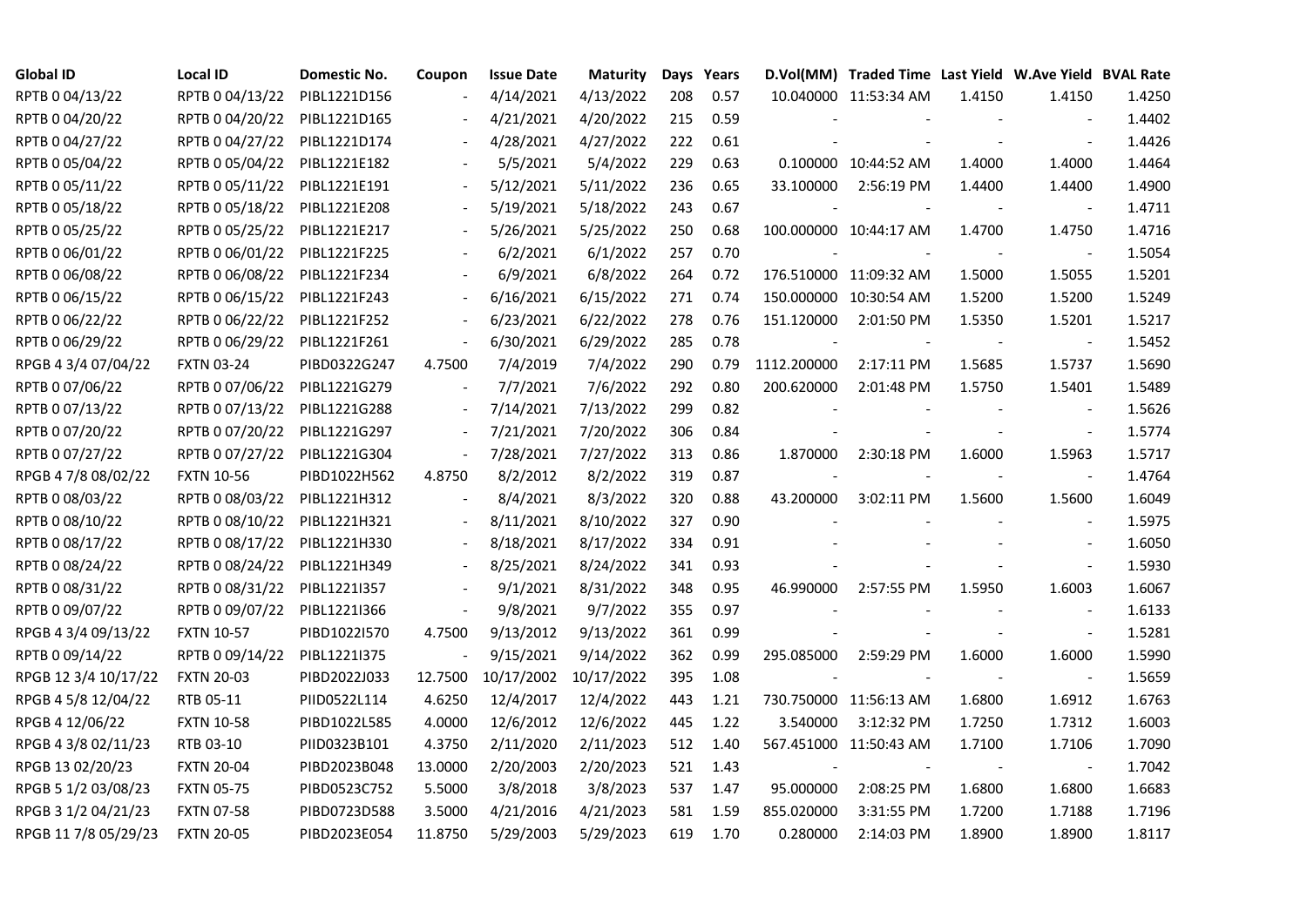| <b>Global ID</b>     | <b>Local ID</b>   | Domestic No. | Coupon  | <b>Issue Date</b> | <b>Maturity</b>  | Days | Years |                          | D.Vol(MM) Traded Time Last Yield W.Ave Yield BVAL Rate |        |                |        |
|----------------------|-------------------|--------------|---------|-------------------|------------------|------|-------|--------------------------|--------------------------------------------------------|--------|----------------|--------|
| RPGB 3 1/4 08/15/23  | RTB 10-04         | PIID1023H046 | 3.2500  | 8/15/2013         | 8/15/2023        | 697  | 1.91  |                          | 0.200000 10:16:50 AM                                   | 1.9500 | 1.9500         | 1.9851 |
| RPGB 2 3/8 09/10/23  | <b>FXTN 03-25</b> | PIBD0323I252 | 2.3750  | 9/10/2020         | 9/10/2023        | 723  | 1.98  |                          |                                                        |        |                | 1.9991 |
| RPGB 11 3/8 10/23/23 | <b>FXTN 20-06</b> | PIBD2023J068 | 11.3750 | 10/23/2003        | 10/23/2023       | 766  | 2.10  |                          |                                                        |        | $\blacksquare$ | 1.9671 |
| RPGB 2 3/8 03/09/24  | RTB 03-11         | PIID0324C115 | 2.3750  | 3/9/2021          | 3/9/2024         | 904  | 2.48  | 785.155000               | 3:59:02 PM                                             | 2.1300 | 2.1268         | 2.1316 |
| RPGB 6 1/4 03/12/24  | RTB 05-12         | PIID0524C129 | 6.2500  | 3/12/2019         | 3/12/2024        | 907  | 2.48  | 167.720000               | 3:48:49 PM                                             | 2.1450 | 2.1230         | 2.1062 |
| RPGB 4 1/2 04/20/24  | <b>FXTN 07-59</b> | PIBD0724D595 | 4.5000  | 4/20/2017         | 4/20/2024        | 946  | 2.59  |                          | 2.000000 11:06:53 AM                                   | 2.1400 | 2.1400         | 2.1352 |
| RPGB 12 3/8 06/03/24 | <b>FXTN 20-07</b> | PIBD2024F075 | 12.3750 | 6/3/2004          | 6/3/2024         | 990  | 2.71  |                          |                                                        |        | $\sim$         | 2.1769 |
| RPGB 12 7/8 08/05/24 | <b>FXTN 20-08</b> | PIBD2024H086 | 12.8750 | 8/5/2004          | 8/5/2024 1,053   |      | 2.88  |                          |                                                        |        | $\sim$         | 2.2358 |
| RPGB 4 1/8 08/20/24  | <b>FXTN 10-59</b> | PIBD1024H595 | 4.1250  | 8/20/2014         | 8/20/2024 1,068  |      | 2.92  | 0.050000                 | 2:07:55 PM                                             | 2.2000 | 2.2000         | 2.2731 |
| RPGB 4 1/4 10/17/24  | <b>FXTN 05-76</b> | PIBD0524J762 | 4.2500  | 10/17/2019        | 10/17/2024 1,126 |      | 3.08  | 0.020000                 | 2:34:29 PM                                             | 2.3700 | 2.3700         | 2.3490 |
| RPGB 13 3/4 11/11/24 | <b>FXTN 20-09</b> | PIBD2024K091 | 13.7500 | 11/11/2004        | 11/11/2024 1,151 |      | 3.15  | $\overline{\phantom{a}}$ |                                                        |        | $\blacksquare$ | 2.3269 |
| RPGB 5 3/4 04/12/25  | <b>FXTN 07-61</b> | PIBD0725D618 | 5.7500  | 4/12/2018         | 4/12/2025 1,303  |      | 3.57  |                          |                                                        |        | $\blacksquare$ | 2.4682 |
| RPGB 12 1/8 04/14/25 | <b>FXTN 20-10</b> | PIBD2025D103 | 12.1250 | 4/14/2005         | 4/14/2025 1,305  |      | 3.57  |                          |                                                        |        | $\blacksquare$ | 2.4692 |
| RPGB 2 5/8 08/12/25  | RTB 05-13         | PIID0525H130 | 2.6250  | 8/12/2020         | 8/12/2025 1,425  |      | 3.90  | 1653.323000              | 3:35:45 PM                                             | 2.4900 | 2.4866         | 2.4883 |
| RPGB 3 5/8 09/09/25  | <b>FXTN 10-60</b> | PIBD10251608 | 3.6250  | 9/9/2015          | 9/9/2025 1,453   |      | 3.98  | 0.070000                 | 2:51:54 PM                                             | 2.4900 | 2.4900         | 2.4861 |
| RPGB 12 1/8 10/20/25 | <b>FXTN 20-11</b> | PIBD2025J116 | 12.1250 | 10/20/2005        | 10/20/2025 1,494 |      | 4.09  |                          |                                                        |        |                | 2.6449 |
| RPGB 18 1/4 11/29/25 | <b>FXTN 25-01</b> | PIBD2525K015 | 18.2500 | 11/29/2000        | 11/29/2025 1,534 |      | 4.20  |                          |                                                        |        | $\blacksquare$ | 2.6833 |
| RPGB 10 1/4 01/19/26 | <b>FXTN 20-12</b> | PIBD2026A122 | 10.2500 | 1/19/2006         | 1/19/2026 1,585  |      | 4.34  |                          |                                                        |        | $\blacksquare$ | 2.7321 |
| RPGB 6 1/4 02/14/26  | <b>FXTN 07-62</b> | PIBD0726B627 | 6.2500  | 2/14/2019         | 2/14/2026 1,611  |      | 4.41  |                          | 5.500000 11:58:33 AM                                   | 2.5250 | 2.5250         | 2.5359 |
| RPGB 3 3/8 04/08/26  | <b>FXTN 05-77</b> | PIBD0526D772 | 3.3750  | 4/8/2021          | 4/8/2026 1,664   |      | 4.56  | 1808.542000              | 3:01:33 PM                                             | 2.7600 | 2.7600         | 2.7611 |
| RPGB 3 1/2 09/20/26  | RTB 10-05         | PIID1026I057 | 3.5000  | 9/20/2016         | 9/20/2026 1,829  |      | 5.01  |                          | 10.000000 10:42:40 AM                                  | 3.1500 | 3.1500         | 3.0444 |
| RPGB 6 1/4 10/20/26  | RTB 15-01         | PIID1526J019 | 6.2500  | 10/20/2011        | 10/20/2026 1,859 |      | 5.09  |                          |                                                        |        |                | 2.9942 |
| RPGB 8 12/07/26      | <b>FXTN 20-13</b> | PIBD2026L139 | 8.0000  | 12/7/2006         | 12/7/2026 1,907  |      | 5.22  |                          |                                                        |        |                | 3.0394 |
| RPGB 5 3/8 03/01/27  | RTB 15-02         | PIID1527C023 | 5.3750  | 3/1/2012          | 3/1/2027 1,991   |      | 5.45  |                          |                                                        |        | $\sim$         | 3.1185 |
| RPGB 4 3/4 05/04/27  | <b>FXTN 10-61</b> | PIBD1027E617 | 4.7500  | 5/4/2017          | 5/4/2027 2,055   |      | 5.63  | 83.030000                | 2:45:35 PM                                             | 3.0900 | 3.0793         | 3.0689 |
| RPGB 8 5/8 09/06/27  | <b>FXTN 20-14</b> | PIBD2027I140 | 8.6250  | 9/6/2007          | 9/6/2027 2,180   |      | 5.97  |                          |                                                        |        | $\blacksquare$ | 3.2965 |
| RPGB 6 1/4 03/22/28  | <b>FXTN 10-63</b> | PIBD1028C635 | 6.2500  | 3/22/2018         | 3/22/2028 2,378  |      | 6.51  |                          |                                                        |        | $\blacksquare$ | 3.5127 |
| RPGB 3 5/8 04/22/28  | <b>FXTN 07-64</b> | PIBD0728D649 | 3.6250  | 4/22/2021         | 4/22/2028 2,409  |      | 6.60  | 34.420000                | 2:57:45 PM                                             | 3.7150 | 3.7133         | 3.7018 |
| RPGB 3 3/4 08/12/28  | <b>FXTN 07-65</b> | PIBD0728H654 | 3.7500  | 8/12/2021         | 8/12/2028 2,521  |      | 6.90  |                          | 0.300000 11:42:05 AM                                   | 3.7650 | 3.7650         | 3.7658 |
| RPGB 9 1/2 12/04/28  | <b>FXTN 20-15</b> | PIBD2028L151 | 9.5000  | 12/4/2008         | 12/4/2028 2,635  |      | 7.21  |                          |                                                        |        |                | 3.6629 |
| RPGB 67/8 01/10/29   | <b>FXTN 10-64</b> | PIBD1029A644 | 6.8750  | 1/10/2019         | 1/10/2029 2,672  |      | 7.32  | 0.040000                 |                                                        |        | $\sim$         | 3.6912 |
| RPGB 8 3/4 05/27/30  | <b>FXTN 20-16</b> | PIBD2030E166 | 8.7500  | 5/27/2010         | 5/27/2030 3,174  |      | 8.69  |                          |                                                        |        | $\blacksquare$ | 4.0128 |
| RPGB 2 7/8 07/09/30  | <b>FXTN 10-65</b> | PIBD1030G655 | 2.8750  | 7/9/2020          | 7/9/2030 3,217   |      | 8.81  |                          |                                                        |        |                | 3.9038 |
| RPGB 12 1/2 07/28/30 | <b>FXTN 25-02</b> | PIBD2530G029 | 12.5000 | 7/28/2005         | 7/28/2030 3,236  |      | 8.86  |                          |                                                        |        | $\blacksquare$ | 4.0321 |